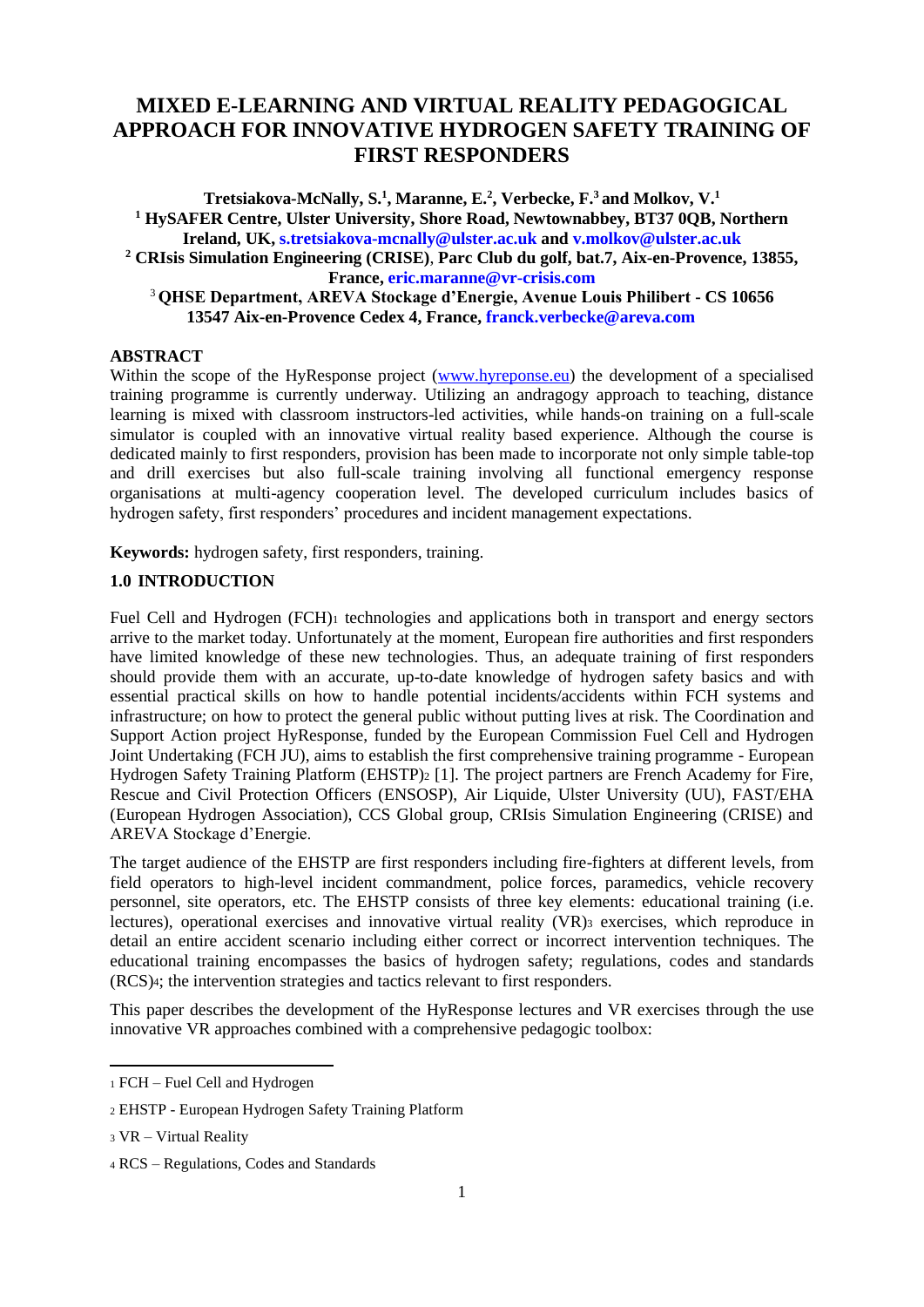- different types of VR exercising;
- face-to-face teaching and distant learning through lectures, group discussions, problemsolving tasks, seminars and independent studies;
- a physical simulator for hands-on classroom training:
- face-to-face teaching and distant learning, testing, validation and assessment tools;
- face-to-face and distant VR tools for virtual hands-on drilling and assessment, either on individual or collaborative levels.

## **2.0 PEDAGOGIC SCOPE AND CONCEPTS**

During the development of the HyResponse educational materials and VR exercises the pedagogic concepts of andragogy, i.e. the adult learning theory, have been taken into consideration [2]. The andragogy focuses on a self-directed learner. It requires less didactic and more hands-on approaches with real-life applications, and is based on previous and acquired experiences.

According to Knowles et al. (1984) there are four principles applicable to an adult-centred learning:

- *1. Adults need to be involved in the planning and evaluation of their instruction.*
- *2. Experience (including mistakes) provides the basis for learning activities.*
- *3. Adults are most interested in learning subjects that have immediate relevance to their job or personal life.*
- *4. Adult learning is problem-centered rather than content-oriented* [2].

Besides, an adult learner brings into the continuing educational arena a rich array of experiences that will affect the learning styles and assimilation of knowledge. All these principles are highly relevant to the education, experience acquisition and dissemination activities of the HyResponse project.

An attainment of the first principle is an organisational matter, and the implementation of the HyResponse training sessions will require an active participation of trainees in the evaluation of all the educational materials produced in order to improve them [1]. It is expected that the HyResponse audience will understand why the programme is important to their learning and life situations. The trainees will be able to apply the knowledge they gain during the training to their own job situations and professional life, thus leading to an accomplishment of the third andragogy principle. The addressing of the above mentioned points no. 2 and 4 are the essence of this paper in particular, and are the cornerstones in the development of high quality hydrogen safety training for first responders in general.

Hydrogen risk is a technological risk; hence it calls for a deeper understanding of the main safety principles and features of FCH systems and infrastructure. Adult learners need to be convinced, and the technological elements are to be explained in detail at the audience cognitive level.

As per Knowles et al. [2], training objectives should be '**SMART'**:

- Specific: clear and easy to understand
- Measurable: able to be quantified
- **Achievable: able to be attained**
- **Realistic:** true to life
- **T**ask oriented

Within the scope of the HyResponse project these objective consider:

- An evaluation of a first responder agency's current state of emergency readiness to deal with hydrogen specific behaviors during incidents/accidents.
- Knowledge gaps, weaknesses, or areas of concern that might affect the agency's performance.
- A level of first responders' knowledge and understanding of hydrogen emergency preparedness roles and responsibilities.
- An applicability of current readiness to emerging hydrogen safety problems.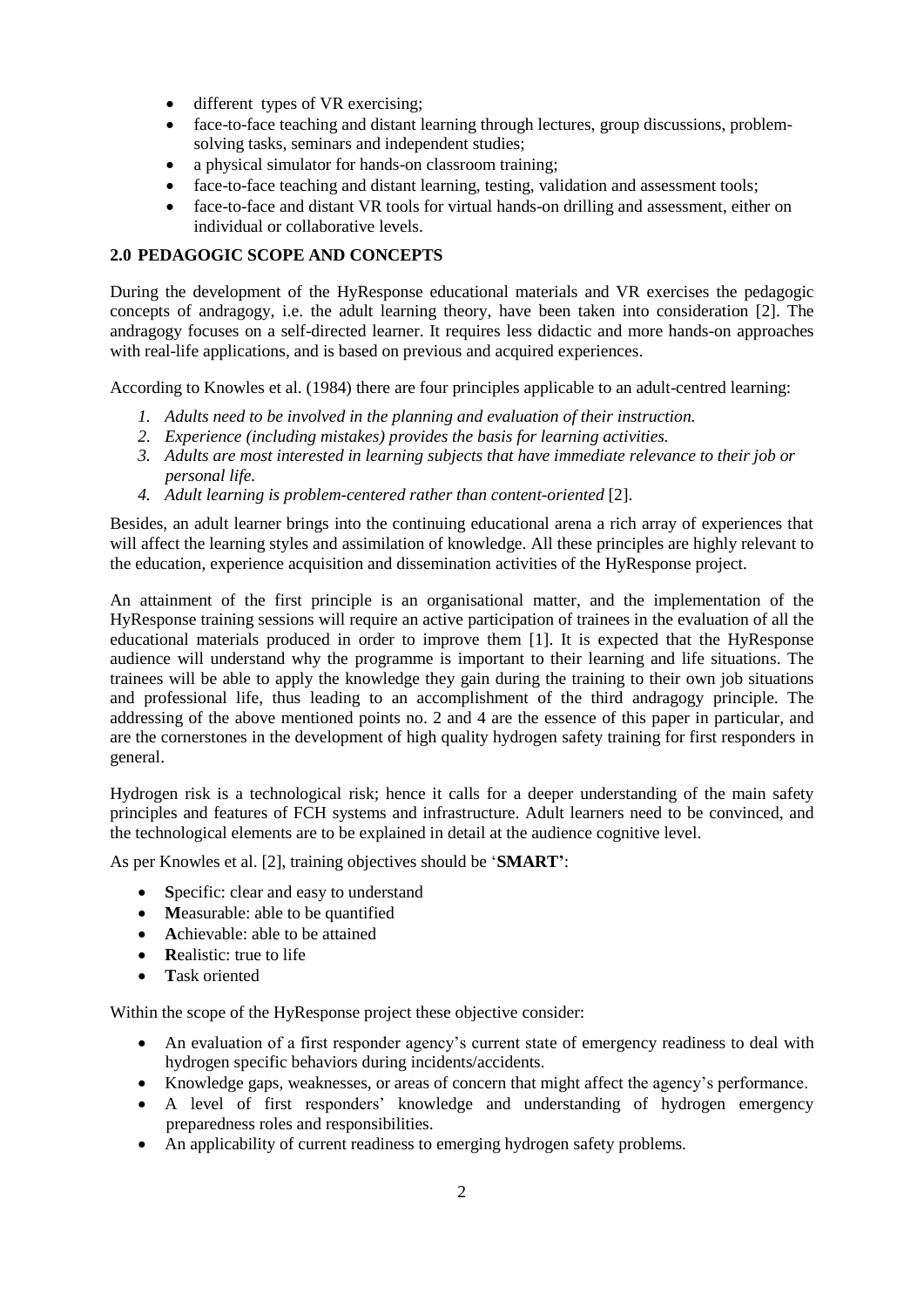With this in mind, the main objectives of the educational segment of the HyResponse programme are as follows:

- to provide first responders with the awareness and understanding of the specificities of hydrogen as an energy carrier during its production, transportation, delivery and uses;
- to familiarise first responders with the operational principles and safety aspects of a range of FCH applications including FC vehicles, refuelling stations, back-up power generation and stationary fuel cell systems for combined production of heat and power;
- to develop a critical evaluation of the safety issues associated with hydrogen physical and combustion properties;
- to achieve a systematic understanding of why the safety of hydrogen differs from that of conventional fuels;
- to provide first responders with a knowledge of potential hazards, relevant safety concepts and safety features for targeted FCH systems and infrastructure;
- to ensure that first responders are aware of typical risk scenarios for FCH systems and infrastructure;
- to instruct first responders on the correct intervention strategy and tactics on how to handle potential consequences of incidents/accidents at FCH systems and infrastructure;
- to develop in first responders an ability to deal in real life situations with hazardous phenomena involving accidental hydrogen release, hydrogen fires and explosions by applying the principles of hydrogen safety engineering;
- to provide first responders with an analysis of hydrogen safety approaches and requirements defined in RCS related to FCH systems and relevant to the appropriate actions to be taken by first responders;
- to provide first responders with a clear picture of the safety requirements prescribed in RCS with respect to mitigation measures; assessment of the incident/accident scenes; safety strategies for the operation of first responders at the scene of an accident.

Although the lectures are very important to overcome biases and preconceptions, there is a need for adults to have a real hands-on experience. This is achieved through a physical simulation platform available at ENSOSP premises. While the initial training sessions will definitely need this physical set-up, a widespread use of FCH technologies in the coming years will lead to the basic technical knowledge and acquired experience of the public.

The second andragogy principle implies that the training should be more task-oriented as opposed to simple memorization of facts, i.e. the learning/teaching activities should be in the context of the common tasks to be performed by first responders. To address this need, we will demonstrate in the following sections how the VR aligned to the lectures content can be used to achieve the taskorientation, and how the VR will be used to provide experience acquisition through problem-solving approaches. Different types of problem-centred exercises will be described in the paper. Their purpose is to overcome inhibitions; to provide individual and shared experiences; and to take into account the wide range of learners' backgrounds, the diversity of institutions and cultures (nations), and to allow for different levels/types of previous learning and professional experience. There are some challenges the tutors faced during the design and development of educational content of the EHSTP. In a short term (during the face-to-face training sessions) the learners will represent the knowledgeable and motivated group of first responders (so-called 'elite), while in the long run the distant learning transmitted *via* the online training course will target all levels of emergency personnel and even the general public. Therefore, it is very important to tailor the teaching materials as to meet the diverse demands and expectations of the HyResponse audience.

The VR technology gives an ample opportunity to address several expectations of the andragogy theory:

- an explanation and explicitness: the production of real-life foreseen problems of hydrogen wide use enables to picture and explicitly expose why specific protocols, functions, operations, etc. are needed;
- task-orientation and interaction: the VR is the perfect tool for this;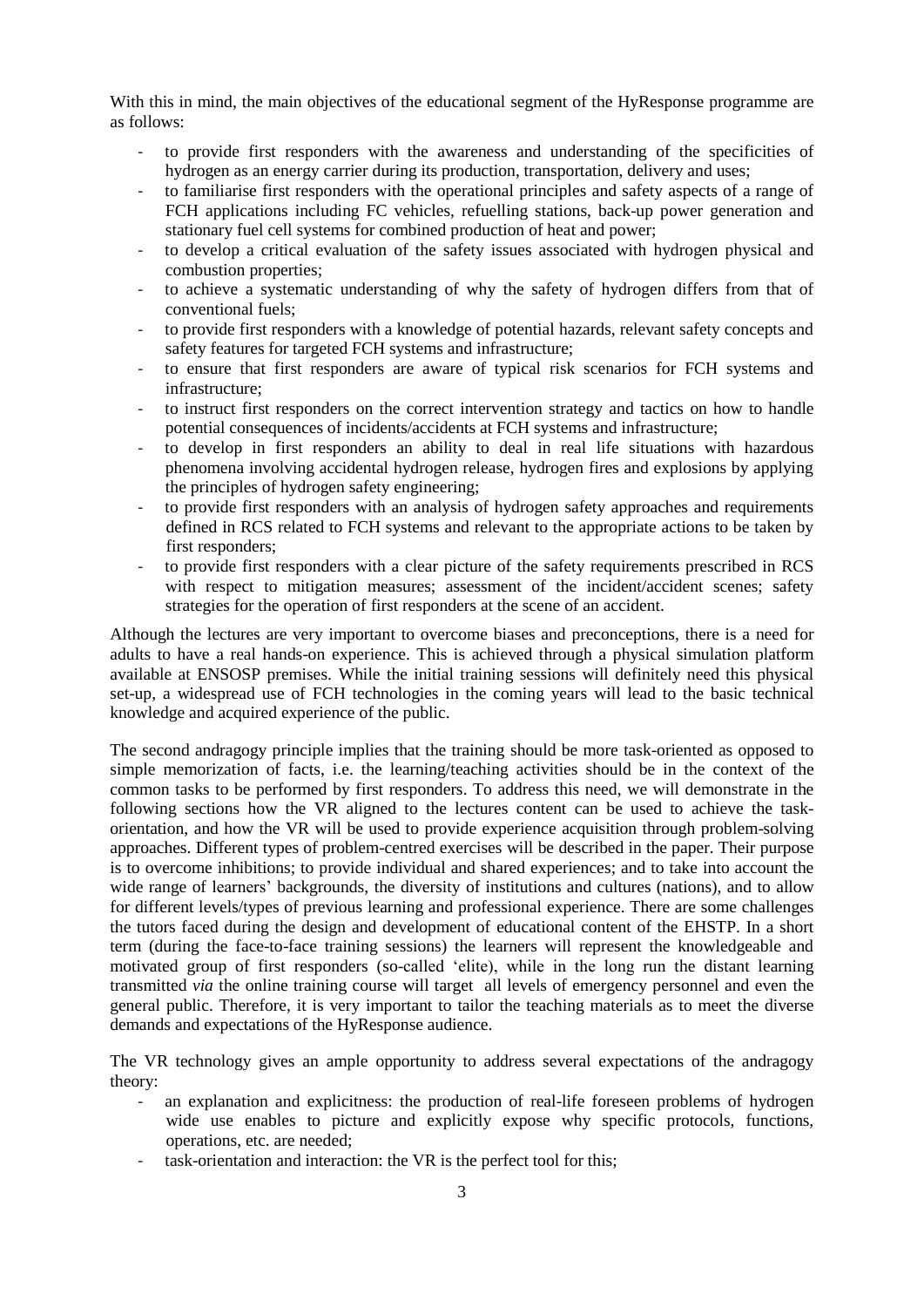- relevance and real/personal life relation will have to be designed through the choice of environments, operational problems, and scenarios;
- the low cost of VR scenarios creation enables to provide a rich set of situations aligned to first responders diverse experiences, as extensively as possible;
- the VR can accommodate the training schemes ranging from a single user to full size multiagency set-ups providing many inhibition avoidance strategies, and gives a fresh approach to learning that may overcome existing beliefs or reluctance.

## **3.0 TRAINING ARTICULATION**

The HyResponse training utilises a blended learning approach. The trainees will attend a typical 'brick-and-mortar' school-type structured sessions, where instructors-led lectures are combined with the VR exercises and supported with hands-on operational training activities. The developed educational materials in their final versions will be made available to the public through the HyResponse website, thus allowing the trainees to control the time, place, route, or pace of their postclassroom studies. In addition, the interactive online training course will include videos of demonstrations and experiments, photos, links to other website and other sources of information, etc.

## **3.1 The International Curriculum and Lectures**

The educational training aims to provide first responders with the fundamental knowledge on hydrogen safety prior to the operational and virtual reality exercises. The International Curriculum (IC)<sup>5</sup> on hydrogen safety training for first responders forms a foundation of the underpinning educational materials for face-to-face training sessions, and provides an outline for the online training course. The approaches to the IC development and the learning needs of first responders have been discussed with the internal and external international experts from HySAFER centre (Ulster University, UK), California Fuel Cell Partnership (USA), Pacific Northwest National Laboratory (USA), Fuel Cell Technologies Office (DoE, USA), the Commission for Extrication and New Technology (Belgium), State Fire Department and Emergency Medical Service Hamburg (Germany), and Research Centre for Fire Protection (Poland).

During the development of the research-led IC a thorough review of more than 400 literature and webbased sources was carried out to reflect the state-of-the-art in hydrogen safety science and engineering. The IC encompasses all topics relevant to first responders' educational needs. There are three sections in the IC: 1) Basics of Hydrogen Safety; 2) Regulations, Codes and Standards; 3) Intervention Strategies and Tactics for first responders. The first section on Basics of Hydrogen Safety contains nine modules and covers the following themes: overview of FCH applications, infrastructure and uses; specific safety issues related to hydrogen production and storage; overview of incidents/accidents involving hydrogen; basic properties and behaviour of hydrogen (including combustion); comparison of hydrogen to other common fuels; interactions and compatibility of hydrogen with different substances; hazards and risks associated with gaseous and liquefied hydrogen; hydrogen releases; ignition of hydrogen-oxidizer mixtures; hydrogen flames and fires; hydrogen releases indoors; explosions and blast waves; prevention, mitigation and fire-fighting techniques. The second section of the IC is devoted to RCS and requirements to FCH systems relevant to first responders. The third section consists of one module, which introduces typical accident scenarios for selected FCH applications; relevant emergency response strategies and tactics; and rescue operations. The IC also includes the essential (10 references) and the further (378 references) reading lists that both first responders and tutors will use for learning and teaching purposes. Each topic within a module is provided with the appropriate reference(s) to facilitate the ease of finding necessary resources during the independent learning. In addition, the IC contains a glossary, a schedule for the face-to-face training sessions and a list of relevant RCS. The draft of the IC can be found on: <http://www.hyresponse.eu/curriculum.php> [3].

l

<sup>5</sup> IC – International Curriculum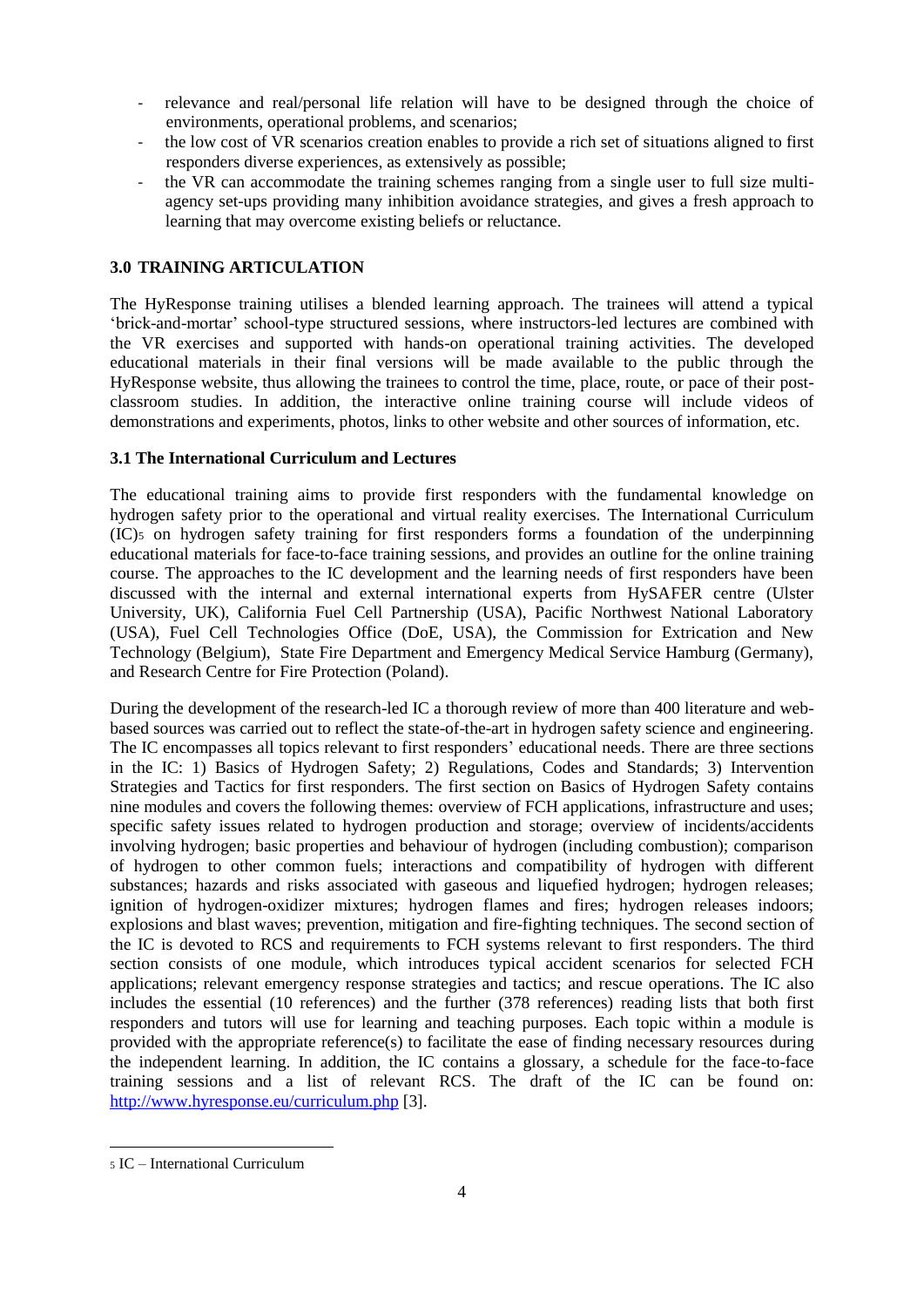The primary goals of the HyResponse lectures are to stress the importance of hydrogen as a new energy carrier, to focus on the specificities/hazards of hydrogen compared to traditional fuels (natural gas, petrol, propane, etc.) and to introduce first responders to new FCH systems, infrastructures, associated risks, accident scenarios, and RCS. The lectures are aligned to the IC and extensively supported by the examples of incidents and/or accidents reported in the media, on the YouTube channel, in European HIAD [4] and on the US DoE Hydrogen Lessons Learned [5] databases. The web-based resources available from the relevant projects such as HySafe [6], HYPER, H2FC [7], HySAFEST, HyCourse, TrainHy-Prof [8], HyFacts [9], HyIndoor [10] and the related courses: MSc Hydrogen Safety Engineering at Ulster; US DoE Introduction to Hydrogen Safety for First Responders [11] supported the development of the educational materials.

A brief description of the planned HyResponse lectures is given below:

- Introduction to FCH applications and hydrogen safety principles
- Hydrogen properties relevant to safety
- Safety of hydrogen storage
- Harm criteria for people and damage criteria for structures
- Unignited hydrogen releases, their prevention and mitigation
- Hydrogen ignition sources and prevention of ignition
- Hydrogen fires
- Dealing with hydrogen explosions
- Hazards of hydrogen use indoors and relevant mitigation techniques
- RCS for first responders
- Intervention strategies and tactics for first responders

The lectures will include but not be limited to the following topics: an overview of hydrogen production, storage, transportation, delivery and uses in the modern world; descriptions of FCH systems and infrastructure; safety features of FCH applications; basic hydrogen properties; hydrogen storage options; compatibility of hydrogen with different materials; hazards and events that may lead to fires, loss of life and cause damage to structures, equipment and environment; typical incidents/accidents scenarios; ignited and unignited hydrogen releases; possible ignition sources and prevention of ignition; combustion of flammable hydrogen-air mixtures; separation from hydrogen flames and firefighting; hydrogen deflagrations and detonations; European guidelines for inherently safer use of FCH systems indoors; identification and mitigation measures as well as RCS, intervention strategies and tactics.

All the materials are designed with the view to enhance a deep understanding of hydrogen-related phenomena by the first responders having different professional backgrounds. The lectures are prepared using Microsoft Power Point and Word applications. They contain a variety of visual information (such as schemes, figures, diagrams, graphs and movies) and the embedded links to the sources where additional information can be easily found. An example of lecture slides is shown in Figure 1.

The educational materials are very interactive. Almost every lecture contains a number of videos or animations that will help to visualise some processes, scenarios, catastrophic events, etc., and to explain some technically difficult concepts. To achieve the forth andragogy principle of problemcentred learning it is planned that during classes the trainees will execute tasks using Cyber Laboratory engineering tools [12]. These tasks are aligned to the operational and VR training exercises for the specific incidents/accidents scenarios. For example, the first responders will be asked: to assess the size of hydrogen flammable envelope; to calculate hydrogen jet parameters; to evaluate a hydrogen tank blowdown time; to calculate flame lengths and deterministic separation distances; to assess the consequences of pressure peaking phenomenon, etc.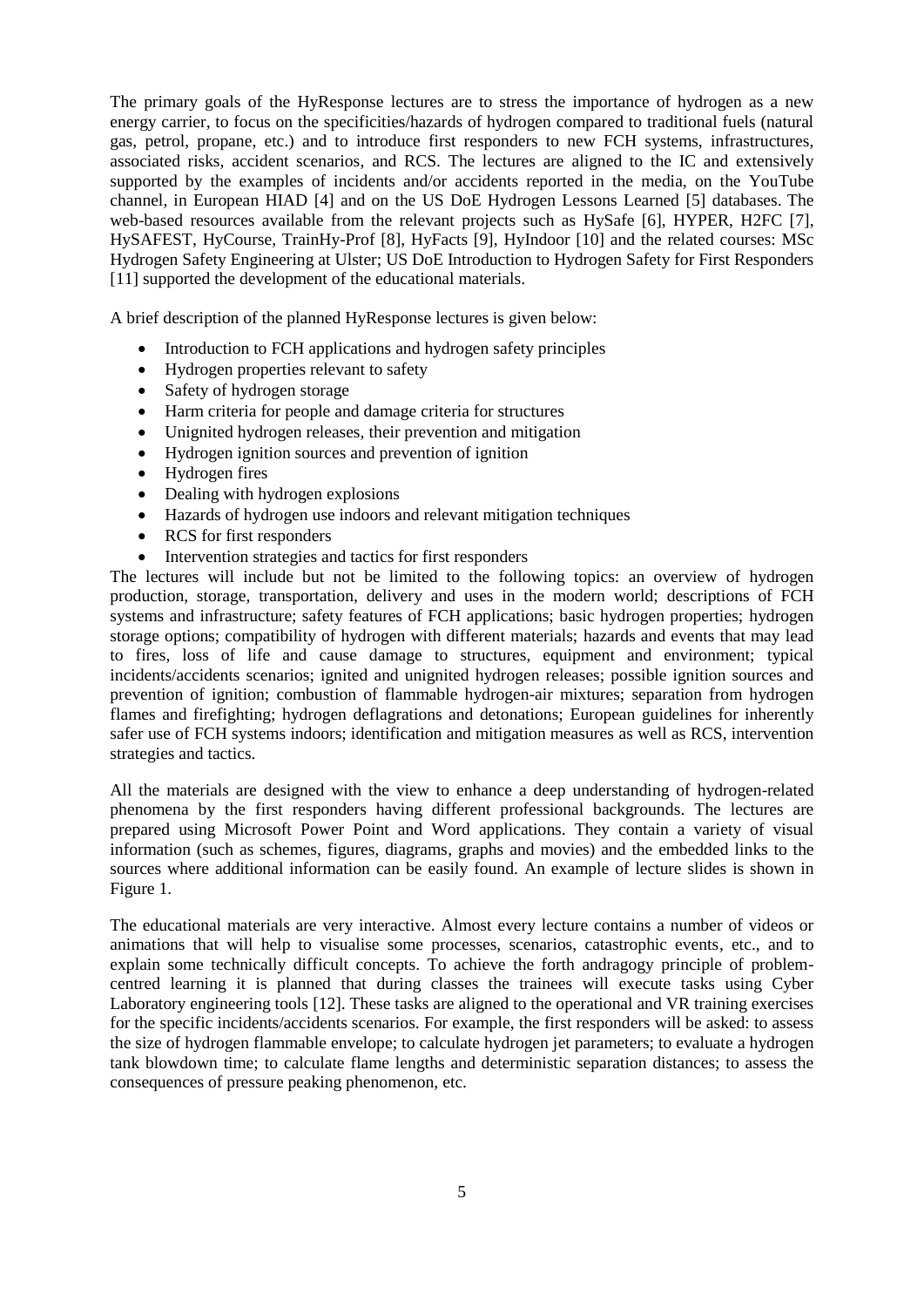

Figure 1. An example of the slides for HyResponse lectures.

The lecture slides also provide a pedagogic support to the lecturers during the face-to-face sessions. The preparation of the lecture notes (to be presented as text documents) is currently underway. All the educational materials will be integrated into the online training course in the end of the project, and will eventually form the HyResponse educational wallet.

# **3.2 Virtual Reality Exercises**

An exercise is a generic term for a range of activities that tests emergency response readiness, evaluates an emergency response plan, and can assess the success of training and development programmes. The typical purposes of the VR exercises are:

- to validate emergency plans as well as the curriculum effectiveness during and after pilot training sessions - validation;
- to develop first responders competencies and to give them practice in carrying out their roles, new doctrinal approaches, standard operating procedures (SOPs)6, and rules of engagement (ROEs)<sup>7</sup> - training;
- to develop an understanding of organizational roles as well as hydrogen specific risks, interrelationships and inter-dependencies - learning;
- $\bullet$  to test the established procedures testing.

There are five basic categories of VR exercises:

- orientation exercises,
- $\bullet$  tabletop exercises (TTXs) $\delta$ ,
- drills,

 $\overline{a}$ 

- functional exercises (FEs)9,
- full-scale exercises (FSEs)10.

The first two categories of exercises are primarily discussion-based, whereas the other three are action-oriented. It should be noted that these categories and purposes of the exercises are overlapping and inter-related, depending on the type of the audience to be trained. Thus, it is also necessary to define who will participate in the exercises. As for the HyResponse project, first responders can be

<sup>6</sup> SOP – Standard Operating Procedure

<sup>7</sup> ROE – Rules of Engagement

<sup>8</sup> TTX – Tabletop Exercise

<sup>9</sup> FE – Functional Exercise

<sup>10</sup> FSE – Full Scale Exercise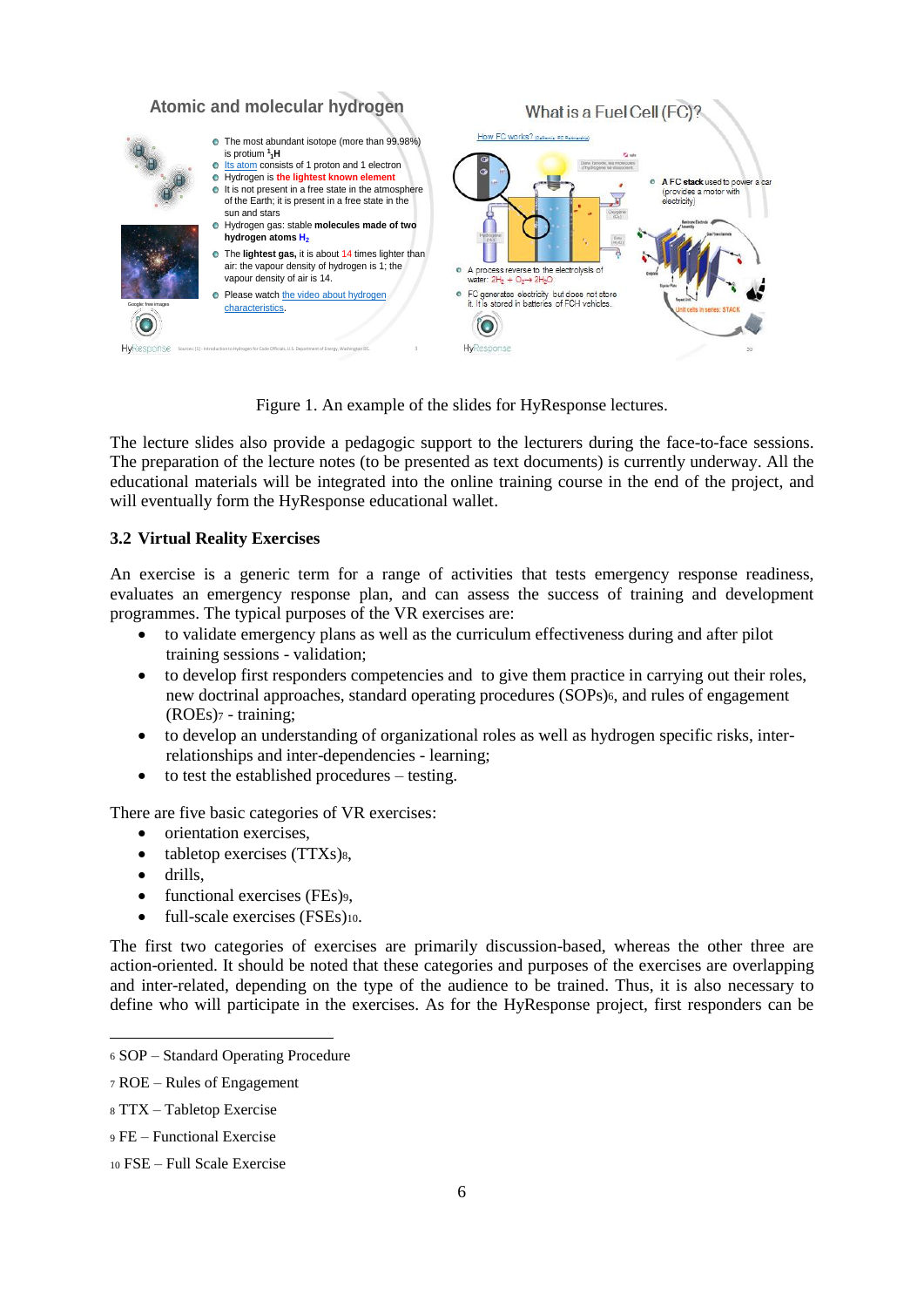pictured as those who first arrive to a scene of an accident with a decision task: fire-fighters, police forces, paramedics, industrial experts, etc. Another feature of the targeted audience is that in the coming years we are likely to train seasoned professionals, already in the field, with a strong operational background and risk mitigation experience. The number of participants, both as trainees or trainers, would also impact on the aim, objectives of the VR exercises.

#### **3.2.1 Orientation Exercises**

These types of exercises are to be carried out during the lectures, workshops, and seminars. The purposes of an orientation exercise are to:

- familiarize novices with risks, emergency ROEs, standard operating procedure SOPs;
- familiarize experienced first responders with new or changing information/procedures.

An orientation exercise can be organized under a variety of circumstances, including the initiation of a new plan, procedure, or mutual aid agreement, or in the event of a new staffing, leadership, facilities, or risk(s). The focus is usually on a single function with roles and responsibilities of participants clearly identified.

For the orientation exercises, a constructive and explicit problem exposure is usually coordinated by one instructor in a face-to-face mode as a task suitable either for an individual or for a homogeneous group of participants. The orientation exercises are designed to guide a learner towards a problem. This should involve a clear explanation why it is necessary to train hydrogen safety discipline, and should include a directing towards the different contents of the proposed training. Ultimately, we wish the public to be self-directing to the HyResponse lectures, so we need to provide the proper orientation. Both the physical and virtual simulators will be used to expose, illustrate, anchor and enforce the lectures contents. It should be noted that the virtual simulation tool will make it easier for the trainees to catch up with new technologies, products, information and procedure changes, as well as to discuss potential impacts of FCH technologies or RCS evolution.

The examples of orientation exercises will include:

- dissemination material on the website (including pictures and VR presentations);
- workshops or seminars presentations;
- an animation of constructive and explicit problem exposure and solving (usually performed by a single instructor in a face-to-face mode to a homogeneous participants group (films, VR presentations, etc.).

### **3.2.2 Tabletop Exercises**

A tabletop exercise (TTX) is a low-stress event aimed to trigger a discussion of a simulated situation. The TTX participants are encouraged to discuss issues in detail and to make decisions using slowpaced problem-solving methods driven by the instructor as opposed to the spontaneous, fast-paced ones typical for the actual or simulated emergency conditions. The TTXs are introduced at early stages, in parallel to functional and full-scale exercises. A constructive problem-solving is the goal of such exercises. A copy of the appropriate emergency plan and other pertinent materials are available for the reference during the TTX. A person is assigned to act as a recorder documenting actions taken during the TTX; these notations serve as a reference tool for evaluating the exercise. The TTXs are designed to involve the participants in understanding the problems and the protocols/functions/operations he/she has to deal with. It enables to explicitly understand how these protocols are fitting in their everyday life and organisation. A TTX may involve multi-agencies participants as it enables to understand each other's limitations, expectations, needs and capabilities, forces and weaknesses.

A TTX begins with a briefing by the facilitator as to guide both the participants and simulators to the TTX objectives, ground rules, and communication and simulation procedures. The scenario narrative is then presented in an intelligence briefing. The scenario is generally invented and describes an event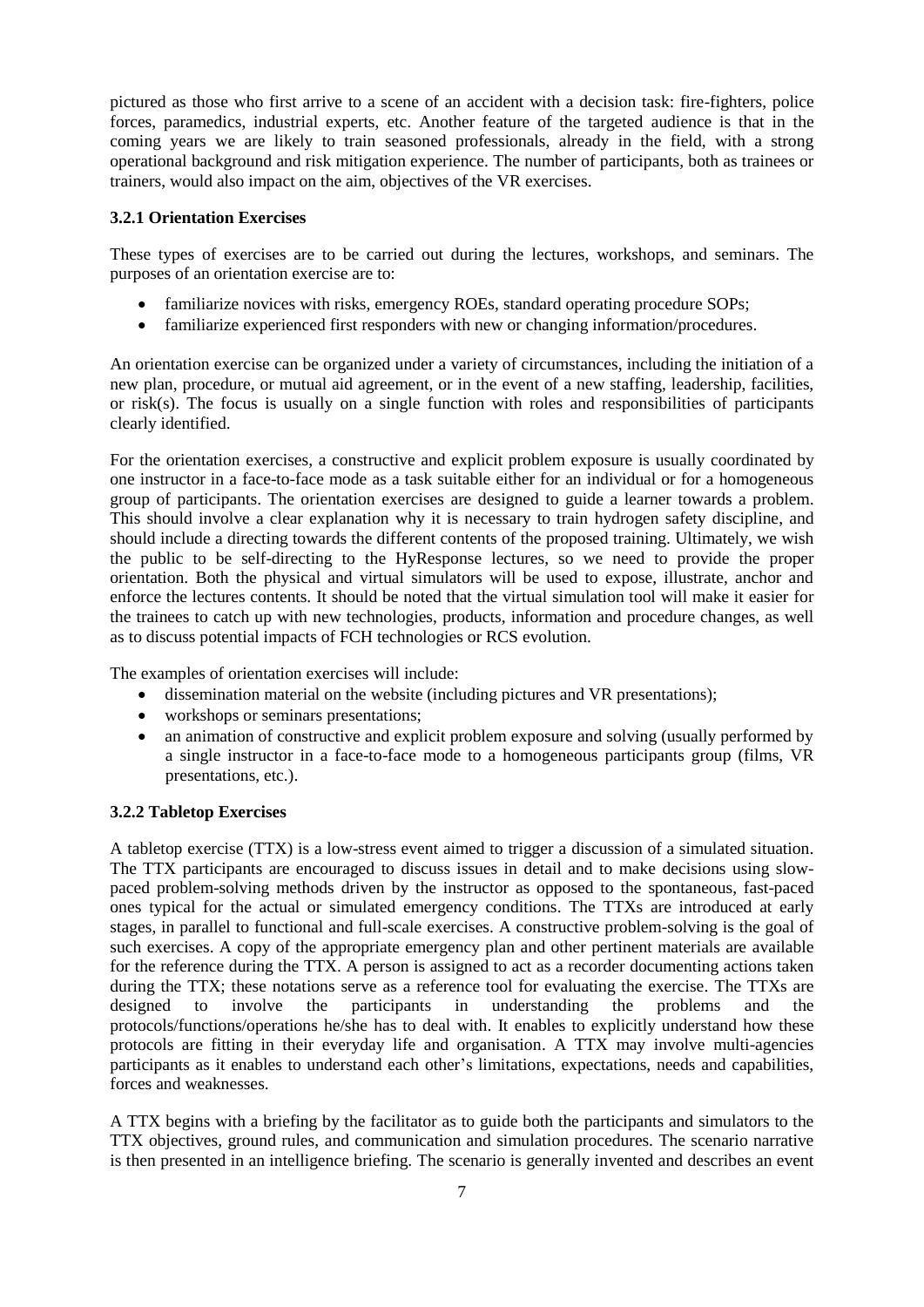or emergency incident bringing participants up to a simulated 'present moment' in time. From there, a virtual simulator is used to provide realistic materials and visions suitable to describe the subsequent interactive pacing of events decisions and effects. A TTX should not be perceived as 'real time': some events may be accelerated if not conveying an interest for the discussion, others may be slowed down in order to expose inner mechanisms, or to simply provide enough time for discussion. The constructive and interactive problem-solving is usually performed by one instructor, who teaches a heterogeneous group of participants.

In the frame of the first HyResponse workshop that took place at ENSOSP on the 3-4 September 2014, a simple presentation set-up has been provided as a TTX where the workshop participants played roles of hydrogen 'experts'. The set-up was designed around three virtual access points:

- The first responders team, which had access to the VR from their own point of view, performing proactive information gathering, making sense of the events and mitigating risks under tactical control.
- A tactical control was performed collaboratively and explicitly by the assembly of workshop attendees (TTX set-up) in a different room. They were provided with a projected view issued from a virtual camera (CCTV) located nearby the incident.
- Finally, a virtual helicopter was available for the attendees, ready to fly, with a real pilot at disposal.

Two scenarios were considered during the workshop: a multiple car crash on a motorway involving a FC vehicle (Symbian equipped Kangoo) and an overturned trailer currying liquefied hydrogen positioned near the shopping mall. The conditions and environments of both scenarios are shown in Figures 2 and 3.



Figure 2. A screenshot of the VR exercise involving a multiple cars crash on a motorway.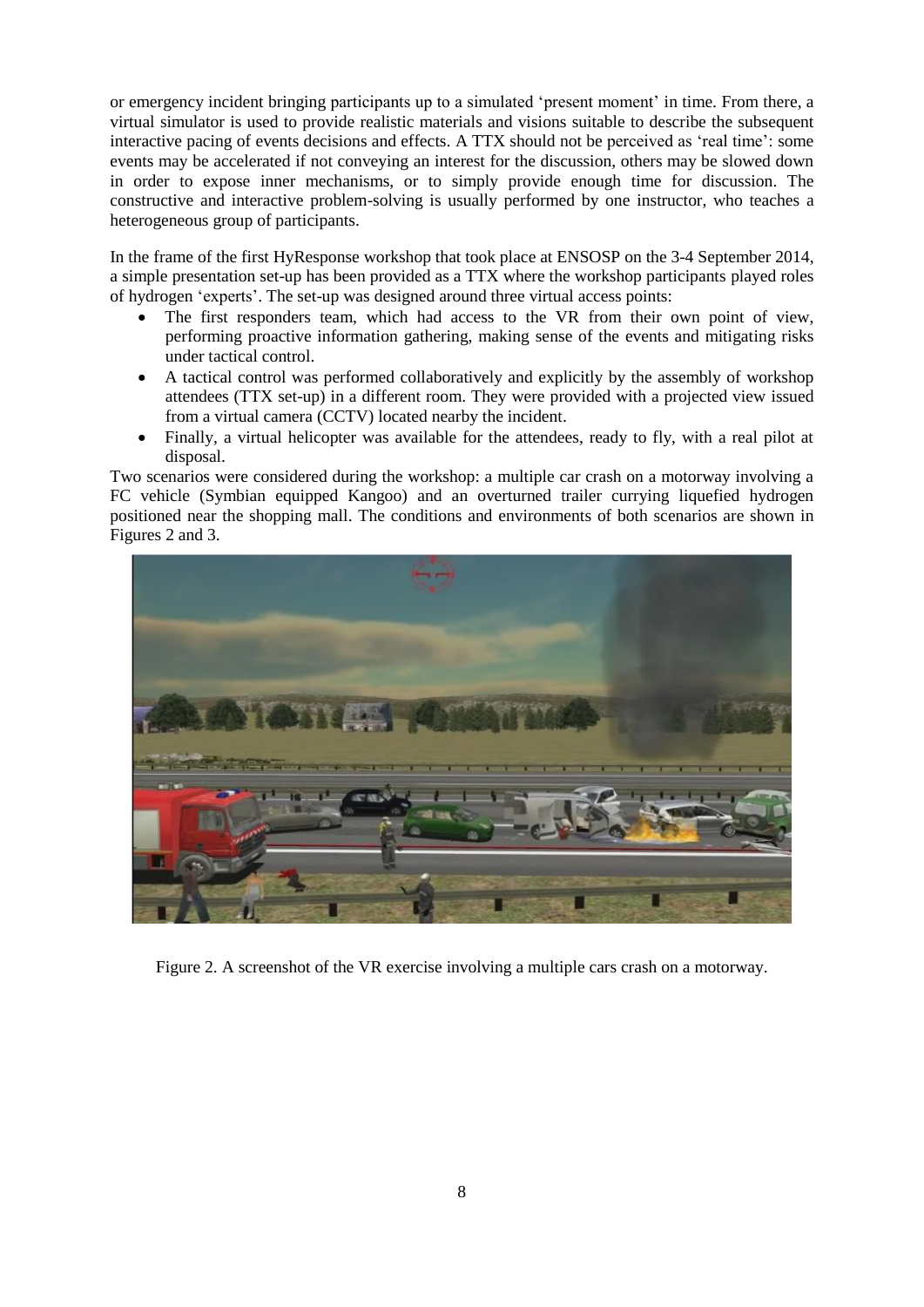

Figure 3. A screenshot of the VR exercise involving an overturned trailer with liquefied hydrogen.

More detailed report of the VR exercises can be found on the workshop web-page: <http://www.hyresponse.eu/workshop.php> [13].

#### **3.2.3 Drills**

The main purpose of a drill is to use a repetition to instruct first responders thoroughly. Drills can be used to test and optimise personnel training, response time, inter-agency cooperation and resources, workforce and equipment capabilities. Another purpose of the drills is to put trainees in very different operational environments implying a danger area assessment in a wide variety of situations. For each FCH application (automotive, storage, distribution, production, etc.), the drills allow to test and improve a threat evaluation through a number of slightly different exercises (for example, automotive FCH systems: on the road, in open/underground car parks, in private garages, in a tunnel, in a city centre, etc). This enables to avoid 'task fixation blindness' by practicing situational awareness of an incident scene including personnel, teams, environments, resources and broad picture. Drills ought to induce the importance of situational awareness, personal safety, and personal accountability at the incident scene.

The drills optimally take place after the orientation exercises. First responders should have an understanding of an agency functions that will be tested during the drills and should be given an opportunity to ask questions. Operational procedures and safety precautions are reviewed before the drill begins. Drill categories include but are not limited to reaction, notification, communication, command post, and evacuation. In most cases, a general briefing by the drill designer sets the scene and reviews the drill's purpose and objectives. A drill is usually focused on a segmented functional part of a protocol, like 'immediate response', or 'operative answer'. The VR is used to provide shared operational exposure and understanding; to expose interactive pacing of decisions, actions and effects, and to sustain the drill action with spontaneous or planned events. Physical platform will be used to perform a few drills when possible, but the VR will offer a much broader variety of incidents scenes and rehearsal capabilities.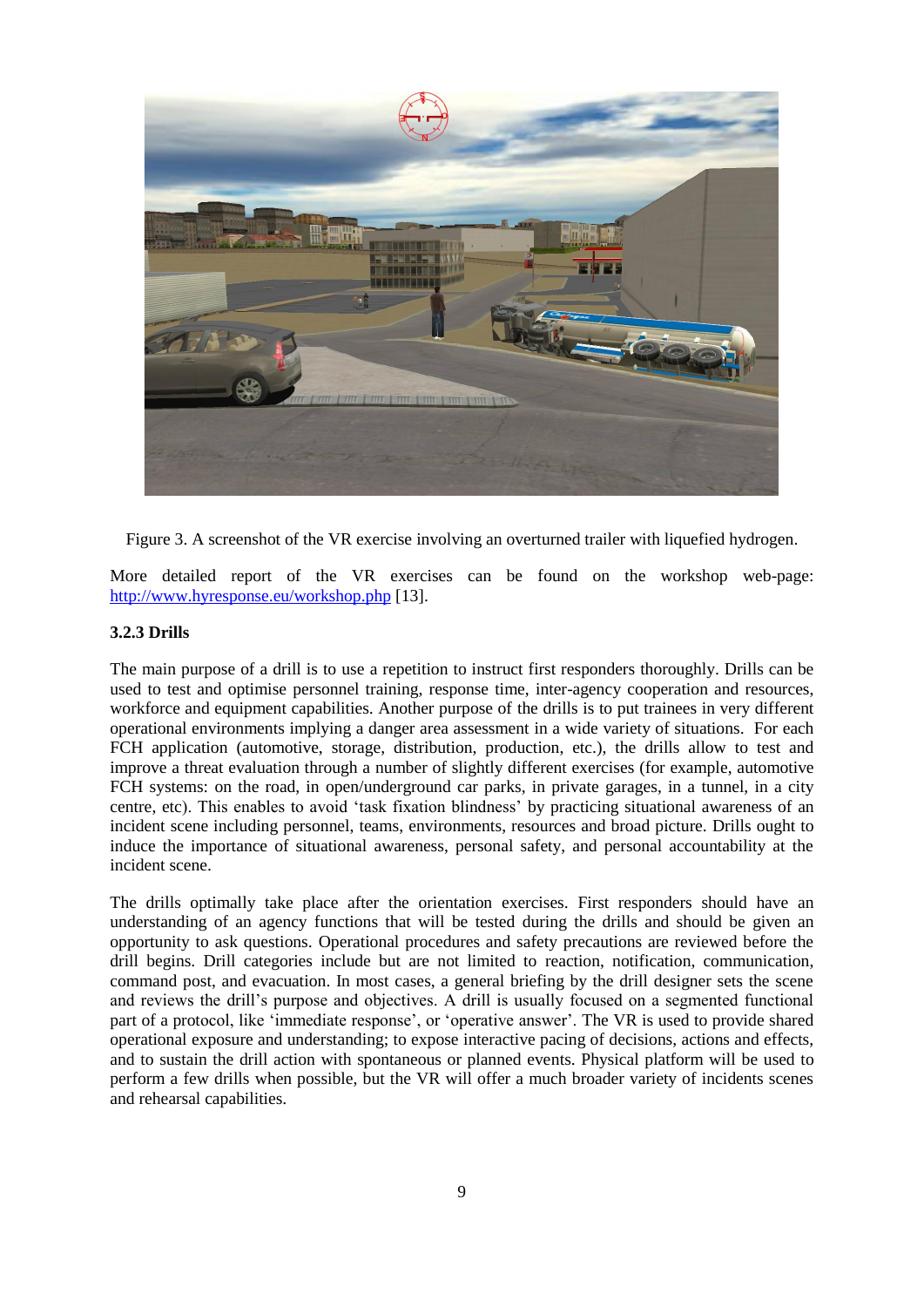#### **3.2.4 Functional Exercises**

The purpose of a functional exercise is to test and evaluate the capabilities of an emergency response system, or parts of an emergency response system, inter-agency cooperation and resources. The events and situations that would actually occur over an extended period of time are depicted or described. These events and situations are exposed explicitly using the VR or described orally or in writing. Unlike the drills, an FE encompasses more complete system, mixing functional and commandment levels of first responders.

In the context of the HyResponse, the inter-agency level will have to be tested and evaluated as well as coordination and cooperation at the first responders: police forces, medics, fire fighters, industry experts, etc. The VR is used in much the same way as in drills but the scenarios are different and longer, enabling to encompass a function and, commandment-wide, systemic response. An example of FE set-up is given in Figure 4. In this set-up, many trainees are concurrently managing an emergency response. Those trainees may include fire fighters, paramedics, or other kind of first responders (e.g. multi-agency), or a full hierarchical deployment of first responders up to an incident commander including media and other institutions. ENSOSP provides a virtual training facility that may encompass very complex set-ups such as multi-agency, joined forces operations involving multiple commandment levels, from field operators up to high level commandment.



Figure 4. A set-up at ENSOSP for functional training exercises.

#### **3.2.5 Full-Scale Exercises**

l

The purpose of FSEs is to test and evaluate a major portion of the emergency operation plan in an interactive manner over an extended time period. The FSEs typically involve more than one agency. Similar to an FE, the objectives of an FSE must be specified, and the actual exercise begins with a simulated event that prompts the initiation of the plan. The FSE includes all of the activities taking place at the emergency operations centre<sup>11</sup> (EOC) as well as on-scene use of simulated victims,

<sup>11</sup> EOC - Emergency Operation Centre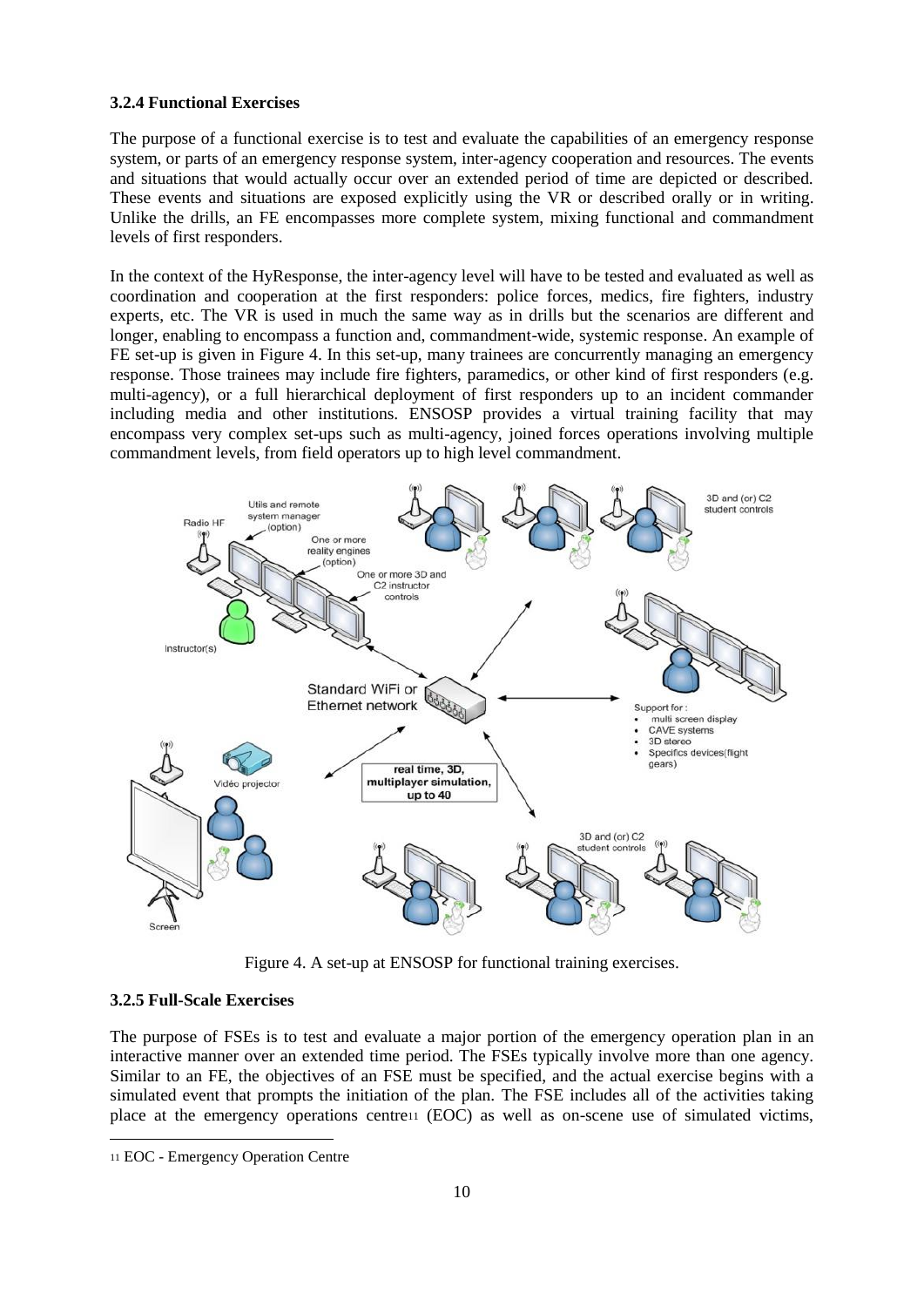equipment, and workforce. Activities at the scene serve as an input and require coordination with the EOC. An FSE combines the planned and spontaneous messages characteristic for FEs with actions from the field. The goal here is to validate inter-agency cooperation and coordination. The use of the VR is much the same as in the FE exercises. The difference is that other agencies participants' experience, cognitive representation of the events, organisation and response are to be taken into account to build a shared representation of the operational context. The diversity of incident scenarios proposed by the VR framework will enable to run multiple FSEs at low costs.

#### **4 DISTANCE LEARNING CAPABILITIES**

The developed VR assets can be re-used to compose any scene, and to create any scenario. The VR tool is also used to provide technical, operational and illustrative materials, e.g. in the lectures to depict different types of storages, a fuel cell bus, a fuel cell vehicle, a refuelling station, a storage area with a fuel cell forklift, a small house with a fuel cell vehicle in a garage, etc. The designed VR environments and assets will be used not only for the exercises. They will be integrated as a demonstration for the online course which is composed of:

- a short introduction illustrated with an image gallery from the environment: a leak from a storage, a representation of a separation distance envelope, a representation of the sound, a representation of burning power thresholds, etc;
- a quiz on reflective actions in front of small scenes presented as screenshots;
- a dynamic 3D representation of a leak from a trailer and fire-fighters in action, exported from the VR training tool as 'pure HTML' not necessitating any software download or install on the client machine;
- a short film exported from the VR training tool exposing for example an attack lead on the trailer leak.

The online training course is the work-in-progress and its piloted version has been compiled as a demonstration, as a stand-alone e-pub e-book, readable on any computer or e-book reader (such as Kindle).

#### **5 CONCLUSIONS**

Current paper highlights the main steps in the development of the European Hydrogen Safety Training Platform within the scope of the HyResponse project. This training programme includes a combination of lectures, virtual and operational exercises. It utilises the mixed e-learning approach with the innovative VR training environments and assets. The international curriculum for hydrogen safety training of first responders has been developed and serves as a basis for the production of the educational materials. The principles on andragogy were applied during the design and development of the Virtual Reality exercises and for the online training course.

#### **6 ACKNOWLEDGEMENTS**

The research leading to these results has received funding from the European Union's Seventh Framework Programme (FP7/2007-2013) for the Fuel Cells and Hydrogen Joint Technology Initiative under grant agreement No.325348, the HyResponse project "European hydrogen emergency response programme for first responders".

#### **7 REFERENCES**

- 1. Verbecke, F., Vesy, B., Lopez, M., Molkov, V., Reijalt, M., Dey, R., Maranne, E., Dang-Nhu, G. European hydrogen safety training platform for first responders: HyResponse project, Proceedings of the Fifth International Conference on Hydrogen Safety, 9-11 September 2013, Paper 233.
- 2. Knowles, M.S., et al., Andragogy in Action. Applying modern principles of adult education, 1984, Jossey Bass, San Francisco.